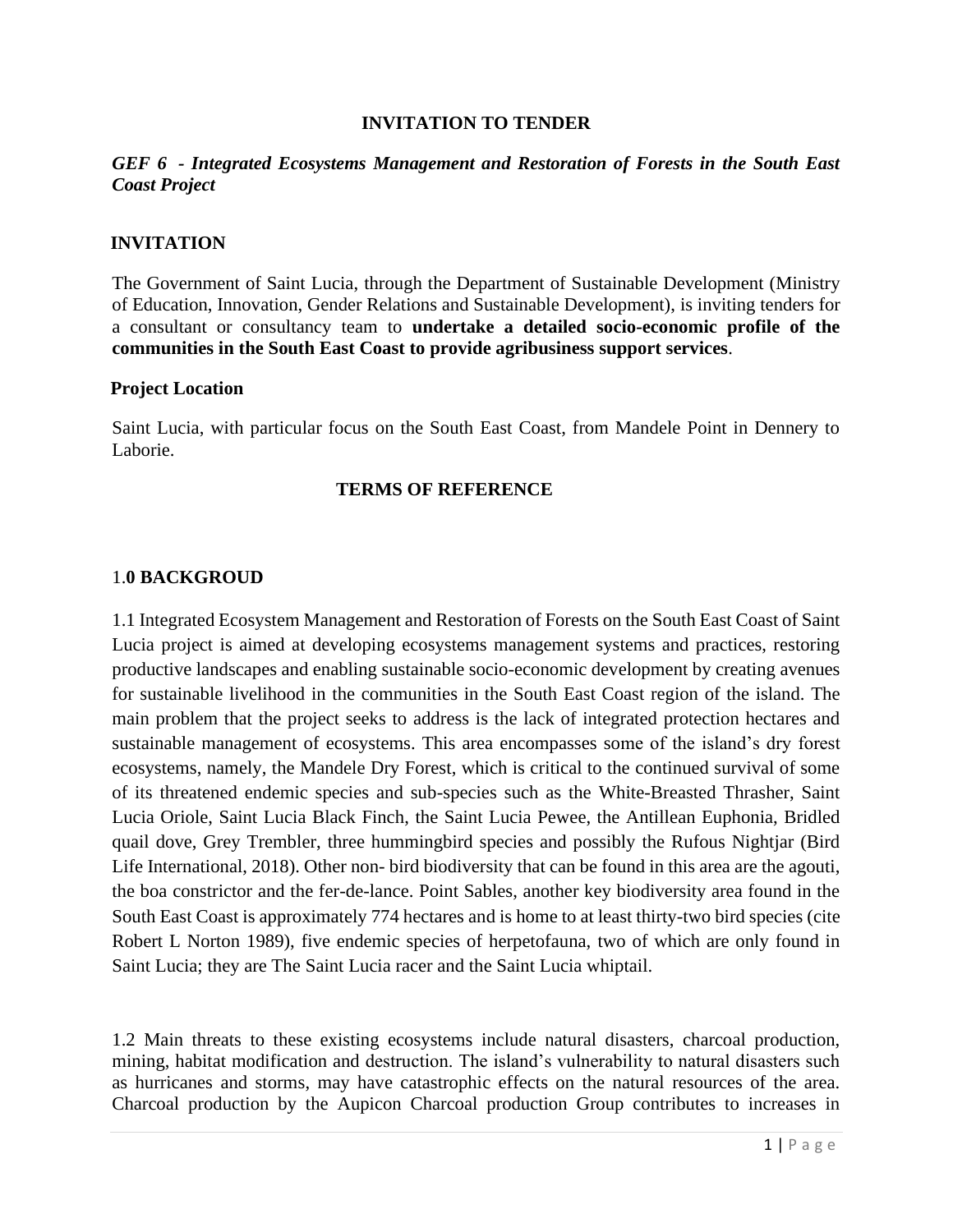emissions of greenhouse gases and the most commonly stated impact is deforestation.

1.3 Mining and quarrying activities result in the discharge of chemicals and industrial waste into the environment. Lastly, habitat change is occurring at a rapid rate and is expected to increase even further in the future with the projected increases in hotels, housing, infrastructure and other developments that may negatively impact dry forest areas.

1.4 The application and expansion of these interventions in the South East Coast, particularly with regard to long-term sustainability, have been impeded by inadequacies within the wider policy and institutional environments that do not adequately allow for mainstreaming of these interventions beyond the realm of "project-driven, site-specific" actions. Further, the mechanisms for the implementation of appropriate and "fit-to-purpose" sustainable land and water management, the use of renewable energy technologies and biodiversity conservation interventions, have remained outside of traditional government programmes and budgets and as a result, these remain some areas of key concern in the South East Coast:

1.4.1 Land Use Planning: Absence of planned, guided and managed development of all types (residential, agricultural, touristic and access) which takes into account ecosystems goods and services.

1.4.2 Continuity: Lack of follow up or financing for completed biodiversity assessment and priority setting exercises.

1.4.3 Sustainable replacements: Lack of sustainable options to reduce pressures on ecosystem services and goods.

1.5 Under its sixth replenishment funding cycle (GEF6), the Global Environment Facility provided funding to the Government of Saint Lucia, through the Department of Sustainable Development, as project Executing Agency, to implement a project entitled 'Integrated Ecosystems Management and Restoration of Forests of the South East Coast', which focuses on Land use planning; Safeguarding of key areas; Continuity and Sustainable replacements. The United Nations Environment Programme (UNEP) is the project Implementing Agency. The project aims to address these concerns in three distinct components with an accompanying overarching Project Management and Monitoring and Evaluation (M&E) system:

Component 1: Ecosystem Management

Component 2: Rehabilitated Landscapes

Component 3: Sustainable Livelihoods

Under the sustainable livelihoods component, one of the areas of intervention is that of providing Renewable Energy technologies to groups involved in agro processing to increase efficiency in the production process. Thus, a comprehensive and detailed gender responsive socio-economic profile for south east coast communities, to assist with the identification and selection of projects where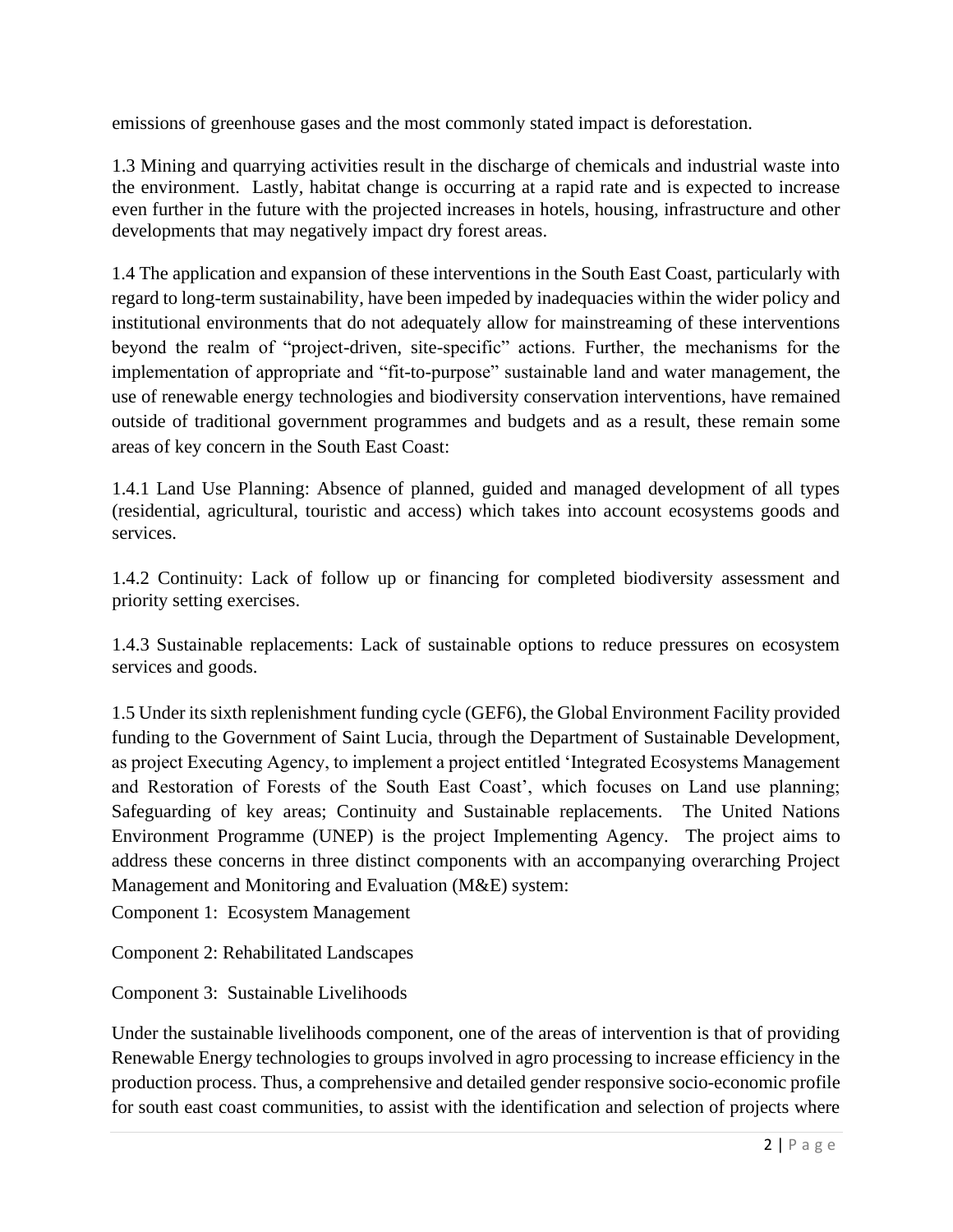Renewable Energy technologies will be utilized, is required. These profiles will also be utilized to identify other groups and agri-businesses that can be selected for other initiatives under the project in the Sustainable Livelihoods component, including women, marginalized and vulnerable groups.

1.6 Overall, the GEF intervention will build on existing legal framework to develop appropriate supporting regulations and guidelines, which integrate environmental sensitivities, priorities and sustainable management options in forest, coastal and marine ecosystems. Agro-processing is a nascent industry in the South East Coast. Energy use for drying and electricity is incumbent in cocoa, broom making and sea moss initiatives. However, the cost of energy is one of the limiting factors in the development of the industry, and existing technologies that use hydrocarbons to generate electricity and heat contribute to increasing carbon emissions. Charcoal farming and broom making, as currently practiced, are extractive industries that degrade lands and habitat for rare and endangered species and other biodiversity. Transforming these industries from extractive to sustainable (e.g., fuel wood and tree crop planting and management) and thereby improving practices associated with this livelihood, is important in combating land degradation. Without the GEF intervention, the high biodiversity, priority forest, and marine areas of the South East Coast would continue to be degraded and imperiled by development initiatives, which, fail to take into account local, national, and global environment considerations.

# **2.0 OBJECTIVE, PURPOSE & EXPECTED RESULTS OF CONSULTANCY**

2.1 The overall objective of this consultancy is to develop socio-economic profiles for South East Coast communities within the project area, to assist with the selection process for project initiatives involving sustainable livelihoods.

2.2 The purpose is to identify agro-processors and agribusiness enterprises that are adequately positioned and have capability to effectively utilize Renewable Energy technologies to enhance product production, improve business operations, participate in capacity building initiatives and take advantage of sustainable livelihood opportunities in the South East Coast provided by the project.

2.3 Expected Results to be achieved include:

2.3.1 Detailed Socio-economic profiles of the communities in the South East Coast developed using a gender-sensitive approach.

2.3.2 Evaluation and recommendation of appropriate Renewable Energy technologies that can support existing and potential agribusiness (micro, small and medium sized) and agro-processing enterprises in the project-area communities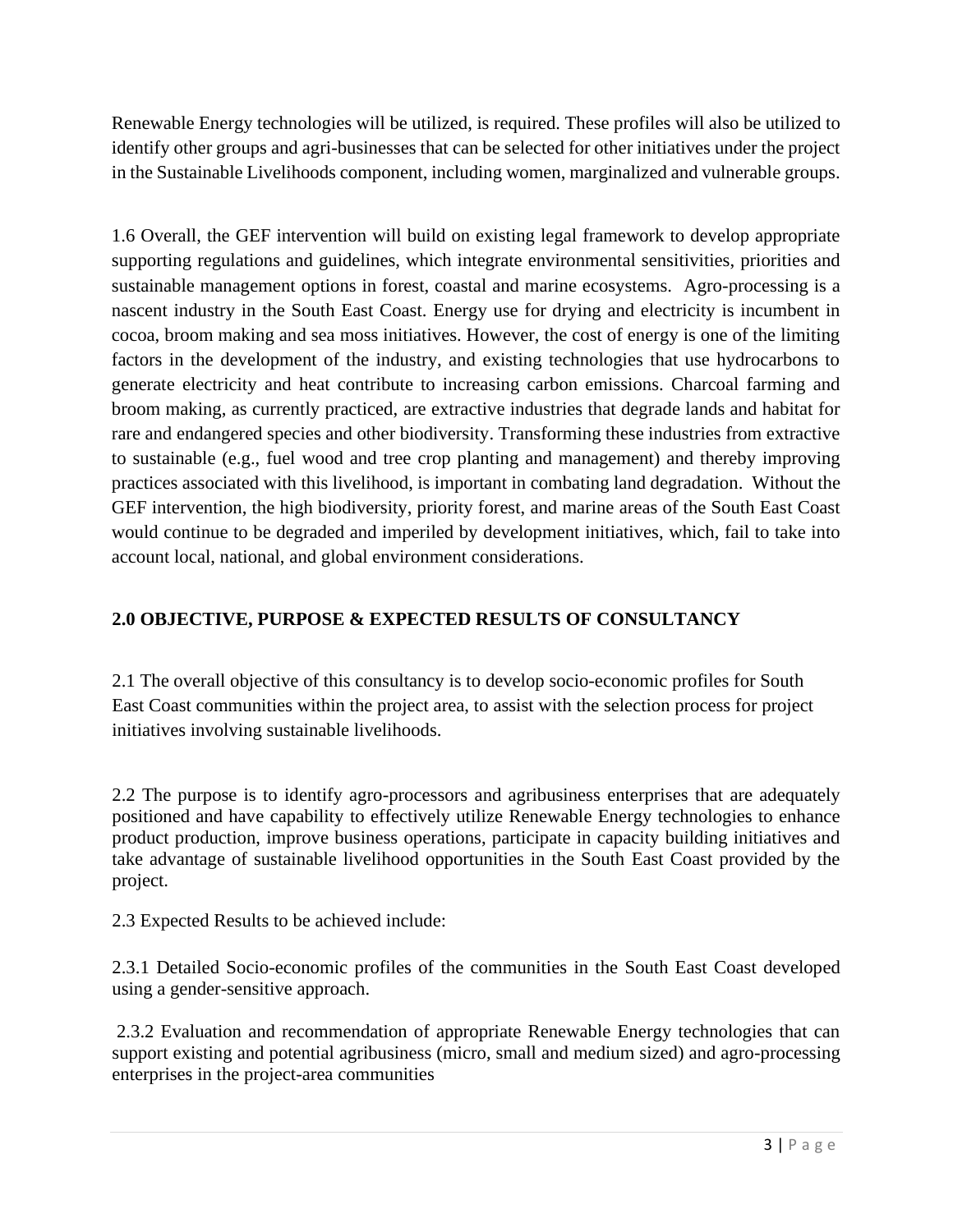2.3 A concise but specific scoping study undertaken, informing of potential sustainable livelihood opportunities and requirements (e.g., Ecosystem-based Adaptation, Economic Recovery through Nature-Based Solutions, Green, Blue and Orange Economy enterprises, Climate Smart Agriculture and others) for their development in the project-area communities, and in keeping with project objectives

2.3.4 Identification and prioritisation of a list of market ready agro-businesses (existing and or potential) that would be the focus for technical and resource mobilisation support for sustainable livelihood interventions identified for the South East Coast.

# **3.0 METHODOLOGY**

3.1 The Consultant will employ a participatory approach at all phases of the assignment, to derive wherever possible, the necessary synergies from tasks/activities, activities including completed and ongoing initiatives that will allow for all the stakeholders and beneficiaries to be involved in the formulation and description of the document.

3.2 The Consultant will undertake focus group discussions (FGDs), one-on-one meetings/interviews with stakeholders, as determined, for information gathering in the preparation, completion, validation and finalization of the Project Reports and other related documents.

### **4.0 SCOPE OF THE WORK**

4.1 The Consultant, working in conjunction with the technical personnel in the Department of Sustainable Development, Ministry of Social Equity, Central Statistics Office, Department of Economic Development, Department of Physical Development, Department of Agriculture, other counterpart divisions/departments in government and other partner agencies such as IICA, Export Saint Lucia, Agricultural Co-operatives will:

(1) Generate a detailed profile of the communities in the project area inclusive of existing and potential sustainable livelihood opportunities of relevance to the project;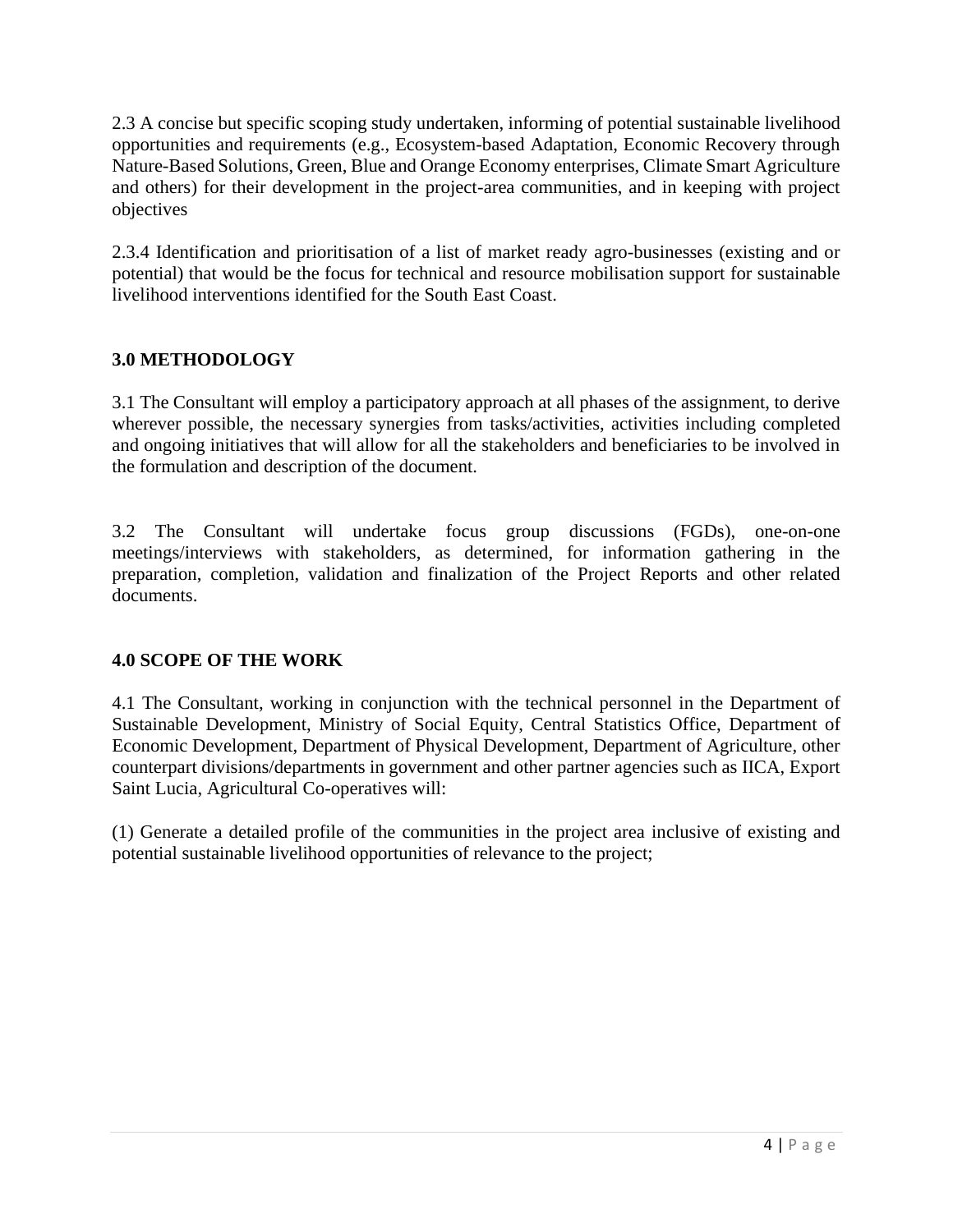(2) Identify and prioritise the agribusiness/agro-processor and other community initiatives to receive Renewable Energy technologies to improve production efficiency;

(3) Undertake a scoping exercise to inform of potential sustainable livelihood opportunities and requirements for development in the project area which includes, but is not limited to Green, Blue and Orange Economy enterprises, economic recovery through nature-based solutions, Ecosystem based Adaptation; Climate Smart Agriculture and others.

(4) Identify and prioritise a list of market ready agro-businesses (existing and or potential) that would be the focus for technical and resource mobilisation support for sustainable livelihood interventions identified for the South East Coast.

## 4.2 **Specific responsibilities**

4.2.1The Consultant will be responsible for the following:

a. Consolidate electronically, any documents that will serve to enhance the baseline knowledge base for the project Component 3 preparation and implementation.

b. In consultation with staff from the Ministry of Social Equity, the Department of Agriculture, the Ministry of Commerce, the Department of Sustainable Development relevant counterpart government divisions, organize and lead consultations with stakeholders resulting in the detailed development of the following activities:

# **4.3.1 Task 1: Prepare the Work Plan and Inception Report**

- i. Conduct inception meetings with the Contracting Authority and partners upon commencement of the project to (i) review the process for conducting all activities within the project, (ii) determine roles and responsibilities, (iii) discuss the basis on which this work will be implemented, and (iv) finalize the work plan and timetable. A draft work plan and report on the outcome of the inception meeting will be prepared by the Consultant and submitted to the client.
- ii. The Contracting Authority and partners will prepare and submit comments on the *Draft Inception Report and Work Plan submitted by the Consultants*
- iii. The Consultants will submit the Final Inception Report with comments included to the Contracting Authority after receiving comments from the Contracting Authority.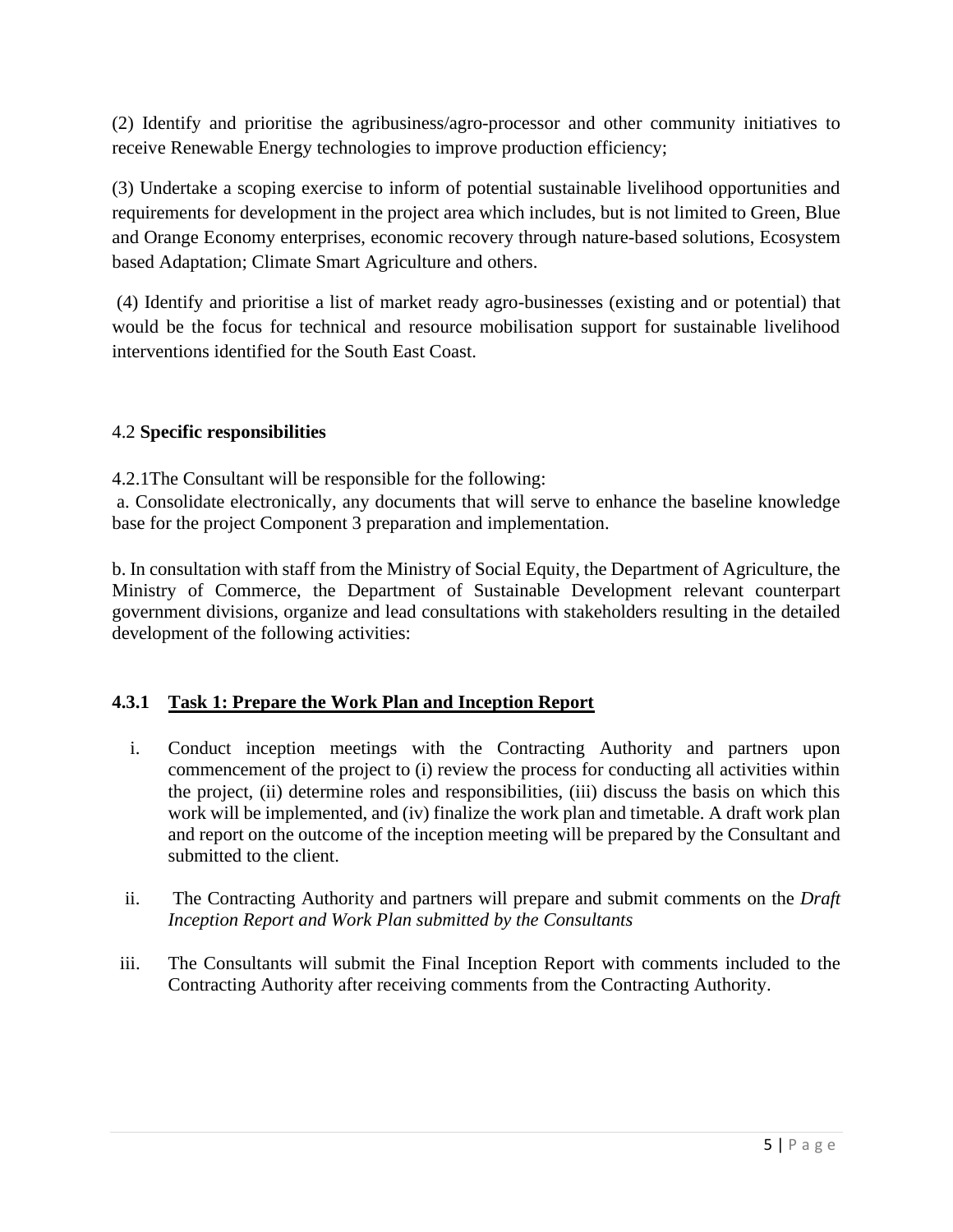## **4.3.2 Task 2: Develop detailed gender-sensitive socio-economic profiles for South East Coast Communities and environs to assist with the selection of project initiatives such as solar PV, dryers, incubators - Component 3: Sustainable Livelihoods**

- 1. In consultation with the Department of Agriculture, the Ministry of Social Equity, the Central Statistics Department, the Department of Sustainable Development, the Ministry of Commerce, Agricultural Co-operatives, Export Saint Lucia, community organisations, producer organisations in the project area, and other appropriate agencies and relevant stakeholders<sup>1</sup>, collect baseline data on socio-economic situation of local communities (data disaggregated by community where possible) within the boundaries identified for the South East Coast and environs. The data should include, but not be limited to, the following:
	- Population demographics (age, sex, ethnic and marital status,
	- Occupations
	- Economic Activity in the area (employment, occupations, industries)
	- Race and ethnicity
	- Educational levels
- 2. Conduct a focused scoping study of potential sustainable livelihood options in the projectarea communities (*inter-alia* Green, Blue and Orange economy, Economic Recovery through Nature Based Solutions, Climate Smart Agriculture and others) that would inform interventions to enhance livelihoods and build sustainability linkages.
- 3. Identify existing infrastructure that could be better leveraged to support sustainable livelihoods in the target communities and in keeping with the project objectives.

### 4**.3.3 Task 3: Recommend agro-processor groups and other community initiatives in the project area to receive Renewable Energy systems to improve productive efficiency – Component 3 : Sustainable Livelihoods**.

- Identify and prioritise the agro-processing enterprises (rural women's groups, sea moss farmers groups, cocoa farmers, broom makers, etc.) <sup>1</sup> as well as other community initiatives in the project area involved in agribusiness activities and other agricultural enterprises, where Renewable Energy technologies can contribute to increased economic activity, productivity/profitability, and/or enhanced livelihoods.
- In consultation with the agro-processors, agribusiness enterprises and community initiatives identified, develop a business profile to inform enterprise support/enhanced livelihood interventions which includes, but not limited to: organisational structure, number of employers, length of time in operation, status of financing for the enterprise, and the benefits/impact of the utilisation of the Renewable Energy systems.

<sup>&</sup>lt;sup>1</sup> The following associations have indicated a willingness to provide the platforms from which to incrementally build on: Saint Lucia Network of Rural Women Producers, Superior Broom Producers, Youth Agricultural Entrepreneurship Programme (YAEP), St Lucia Koudmen Sent Lisi, St Lucia Holistic Opportunities for Personal Empowerment (HOPE), St Lucia, and The James Belgrave Micro Enterprise Development Fund (BELFUND).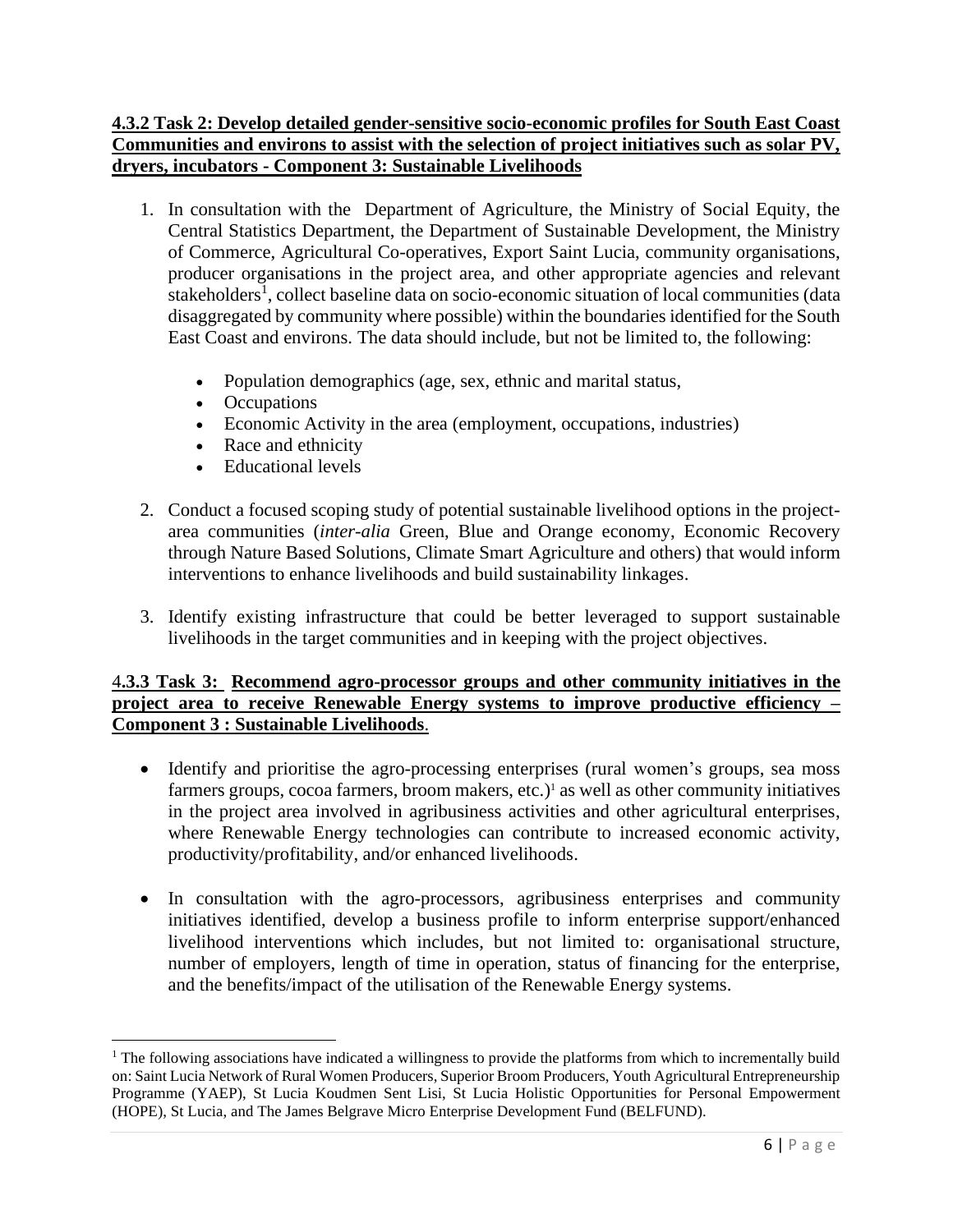# **4.3.4 Task 4: Recommend market ready agro businesses (existing and or potential) that would require technical and resource mobilisation support for sustainable livelihood interventions identified for the South East Coast**- **Component 3- Sustainable Livelihood**

- Identify the current and potential agro-business in the project area
- Conduct an assessment to determine market readiness and whether technical and resource mobilisation support is required for sustainable livelihood interventions in the South East Coast
- Recommend and prioritise the existing and potential agro-business in the South East Coast that would require technical and resource mobilisation support

## **4.3.5 RECOMMENDATIONS**

- 1. The selected Consultant will be required to advise on the final scope of works and deliverables to ensure that the consultancy meets the objectives of the project and its components.
- **2.** The Consultant will be expected to comment on the Terms of Reference and recommend potential refinements where necessary, including making such recommendations as deemed appropriate to enhance the quality of the assignment and outputs

### **5.0 DELIVERABLES**

5.1 The proposed consultancy will have the following deliverables:

| <b>Deliverables</b>                             | <b>Due Date after Contract</b><br><b>Signing</b>                                                                                                                               |
|-------------------------------------------------|--------------------------------------------------------------------------------------------------------------------------------------------------------------------------------|
| <b>Task 1: Inception Report and Work Plan:</b>  |                                                                                                                                                                                |
| Draft Inception Report and a detailed Work Plan | 2 weeks<br>Comments in response, by<br>Contracting Authority and<br>partners, should reach the<br>Consultant no later than ten<br>(10) working days after<br>receipt of Report |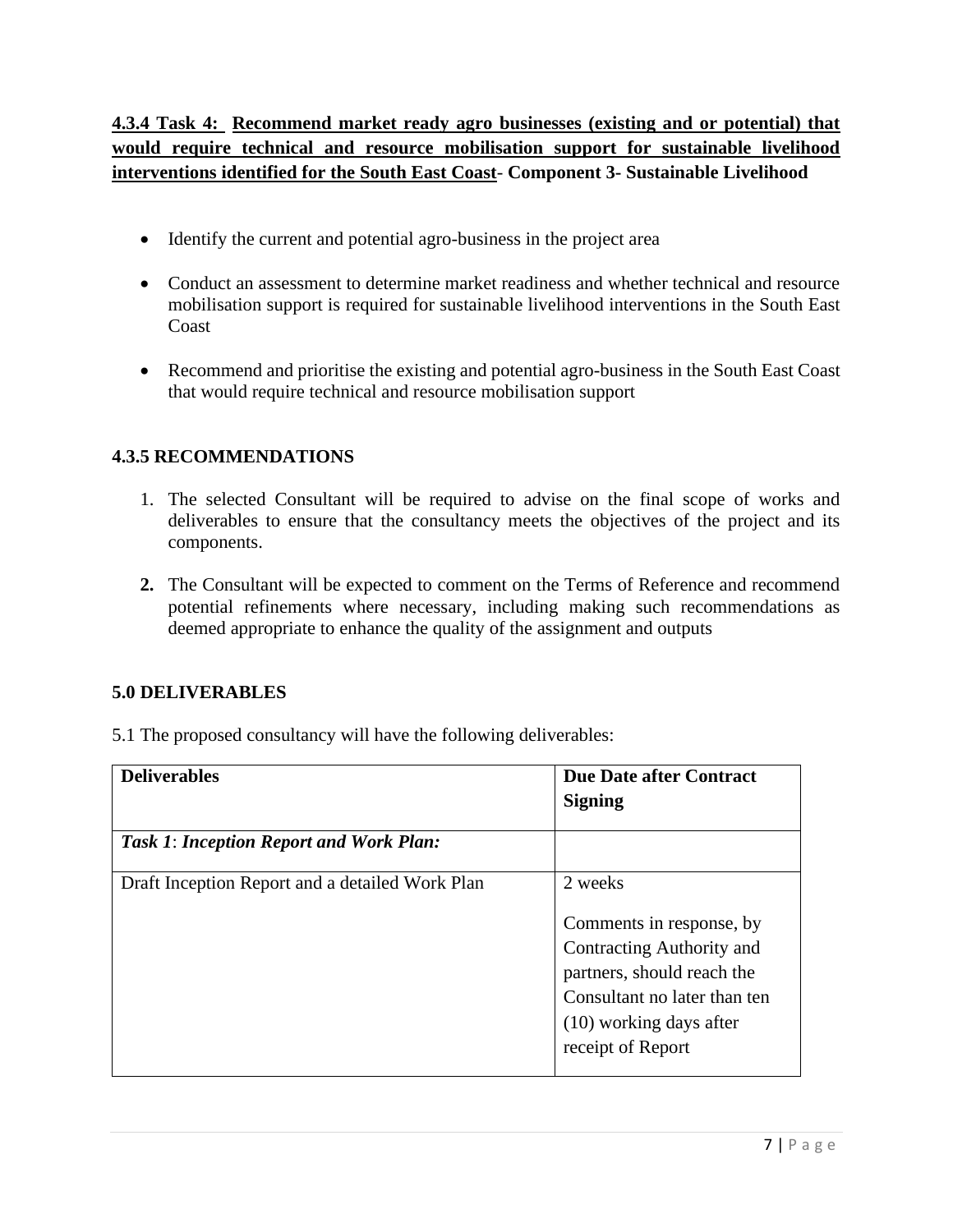| <b>Deliverables</b>                                                    | <b>Due Date after Contract</b> |
|------------------------------------------------------------------------|--------------------------------|
|                                                                        | <b>Signing</b>                 |
|                                                                        |                                |
| Final Inception Report which will incorporate comments                 | 5 weeks                        |
| from Contracting Authority and relevant partners.                      |                                |
| Task 2. Develop detailed socio-economic profiles of                    |                                |
| <b>Communities in the South East Coast</b>                             |                                |
| Submit 1 <sup>st</sup> draft Report on socio-economic profiles         | 17 weeks                       |
| Submit Final Report on socio economic profiles                         | 20 weeks                       |
| Task 3. Identify and prioritise agroprocessor groups                   |                                |
| in the project area to receive renewable energy                        |                                |
| systems to improve productive efficiency                               |                                |
| Submit 1 <sup>st</sup> draft Report -Identifying and prioritizing agro | 13 weeks                       |
| processing groups to receive RE Systems with                           |                                |
| specifications identified                                              |                                |
|                                                                        |                                |
| Submit Final Report - Identifying and prioritizing agro                | 16 weeks                       |
| processing groups to receive RE Systems with                           |                                |
| specifications identified                                              |                                |
| Task 4. Recommend market-ready agro-businesses                         |                                |
| (existing and or potential) that would require                         |                                |
| technical and resource mobilisation support for                        |                                |
| sustainable livelihood interventions identified for the                |                                |
| <b>South East Coast</b>                                                |                                |
| Submit 1 <sup>st</sup> Draft - Recommend market-ready agro -           | 18 weeks                       |
| businesses (existing and or potential) that would                      |                                |
| require technical and resource mobilisation support                    |                                |
| for sustainable livelihood interventions identified for                |                                |
| the South East Coast                                                   |                                |
| Submit Final Report - Recommend market-ready                           | 21 weeks                       |
| agro-businesses (existing and or potential) that would                 |                                |
| require technical and resource mobilisation support                    |                                |
| for sustainable livelihood interventions identified for                |                                |
| the South East Coast                                                   |                                |
|                                                                        |                                |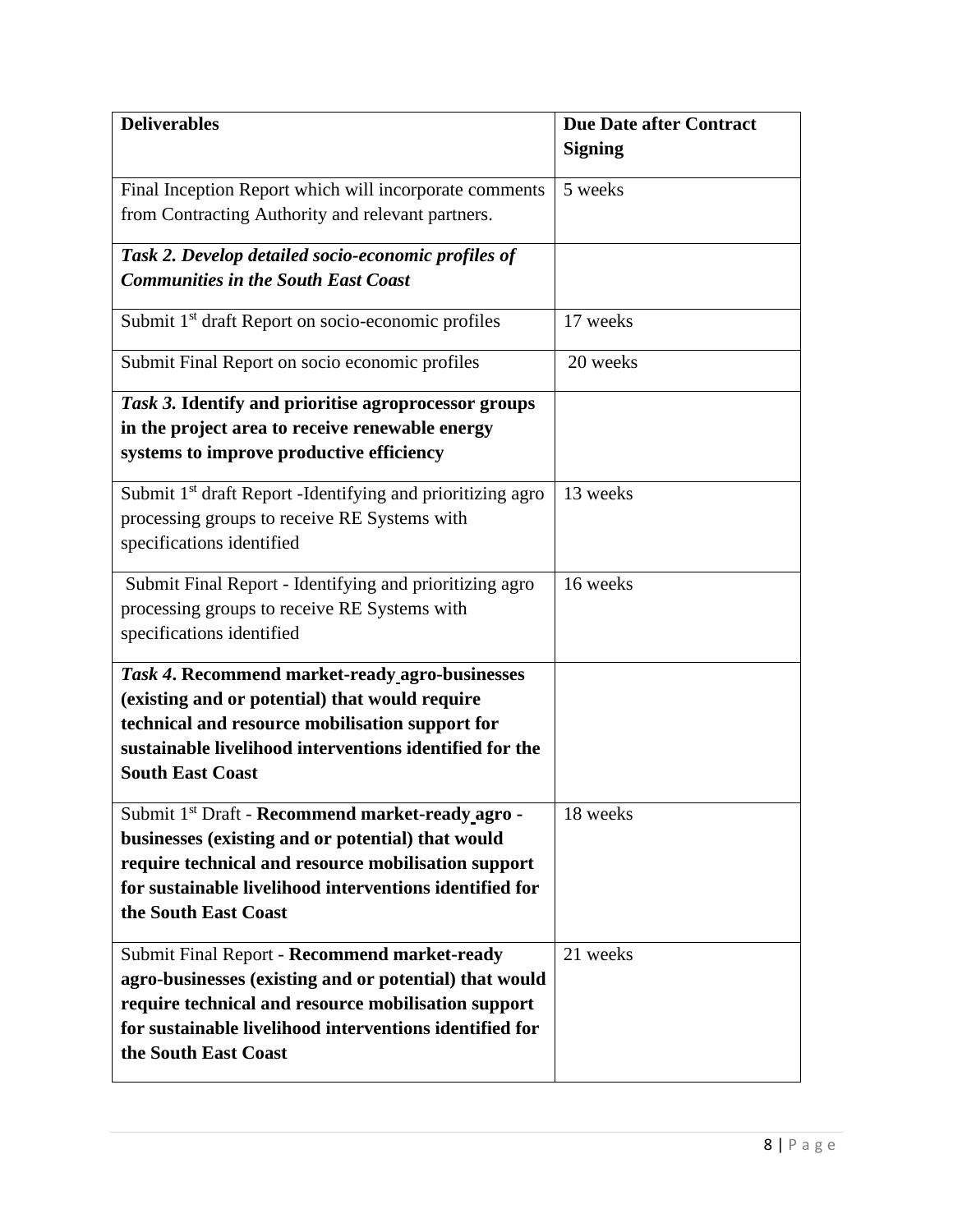| <b>Deliverables</b>            | Due Date after Contract<br><b>Signing</b> |
|--------------------------------|-------------------------------------------|
| <b>Task 5: Closeout Report</b> | 24 weeks                                  |

## **6.0 CONSULTANCY MANAGEMENT**

#### 6.1 **Project Execution and Administration**

6.1.1The Consultant will report to the National Project Coordinator, who will provide the necessary linkages and backstopping along with the Project Steering Committee (PSC) comprising representatives of key agencies.

6.1.2 All communications will be between the Consultant and the National Project Coordinator or his/her designee for the assigned work.

6.1.3 The Consultant will manage his/her time and responsibilities to ensure timely delivery of outputs required under this Terms of Reference.

#### 6.2 **Place of work:**

6.2.1 The Consultant will be based in his/her personal offices, but will be accommodated at the offices of the Department of Sustainable Development when necessary.

### 6.3 **Travel:**

6.3.1The assignment will not require travel outside of Saint Lucia; however, travel to the target communities and project areas will be necessary.

### 6.4 **Reporting:**

6.4.1 All reports will be issued in Word format and will each take the form of one hard copy and one electronic copy, submitted to the National Project Coordinator.

# **7.0. QUALIFICATION AND COMPETENCIES**

#### 7.1 General Qualification

i. Postgraduate degree in Economics, Sociology, Agricultural Economics or related field, with at least 3 years' experience in undertaking research of a similar nature.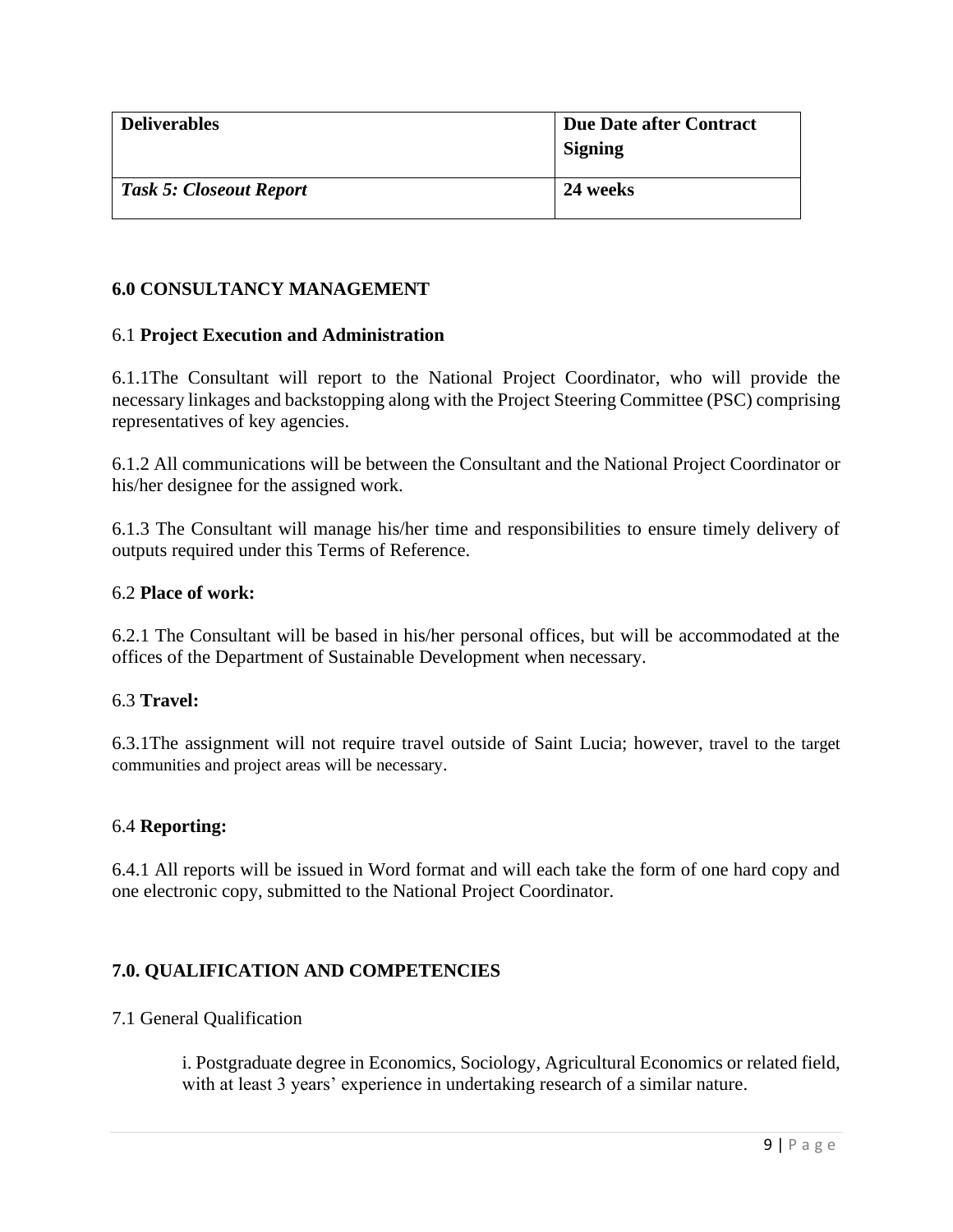ii. Bachelor's degree in Economics, Sociology, Agricultural Economics or related field, with at least 6 years' experience in undertaking research of a similar nature.

# **7.2 Experience and ability**

- i. Have sound knowledge and wide experience in the development and use of participatory approaches in natural resources management.
- ii. Working knowledge, experience and proficient in the use of Microsoft Office including Word, Excel, and PowerPoint.
- iii. Ability to conduct research and analysis with strong synthesis skills
- iv. Highly developed interpersonal, negotiation and teamwork skills, and a networking aptitude.
- v. Ability to work in complex, multi-stake-holder project environments.
- vi. Track record of involvement in similar exercises using participatory and consultative processes in the development of sustainable management plans and demonstrated expertise in the areas of environmental management.
- vii. Must also have knowledge or experience working with agro-processors in Saint Lucia
- viii. Local and regional experience in undertaking a similar assignment
- ix. A knowledge of or familiarity of Renewable Energy technologies

# **7.3 Timeframe for consultancy**

7.3.1 The Consultant will be contracted for a period of 6 months.

# **8.0 SUBMISSION**

8.1 A complete proposal consisting of separate technical and financial proposals should be contained in individual sealed envelopes and should be placed inside a sealed outer envelope. The sealed outer envelope containing submissions should be marked **"CONFIDENTIAL" "Proposal - Consultancy Services to undertake a detailed socio-economic profile of the communities in the South East Coast to provide agribusiness support services."** The envelope should not contain company logos or the consultant's name.

8.2 The envelope containing the technical proposals should be marked "**TECHNICAL PROPOSAL- Consultancy Services to undertake a detailed socio-economic profile of the communities in the South East Coast to provide agribusiness support services."**

8.3 The envelope containing the financial proposals should be marked **"FINANCIAL PROPOSAL- Consultancy Services to undertake a detailed socio-economic profile of the communities in the South East Coast to provide agribusiness support services."** 

# **Or**